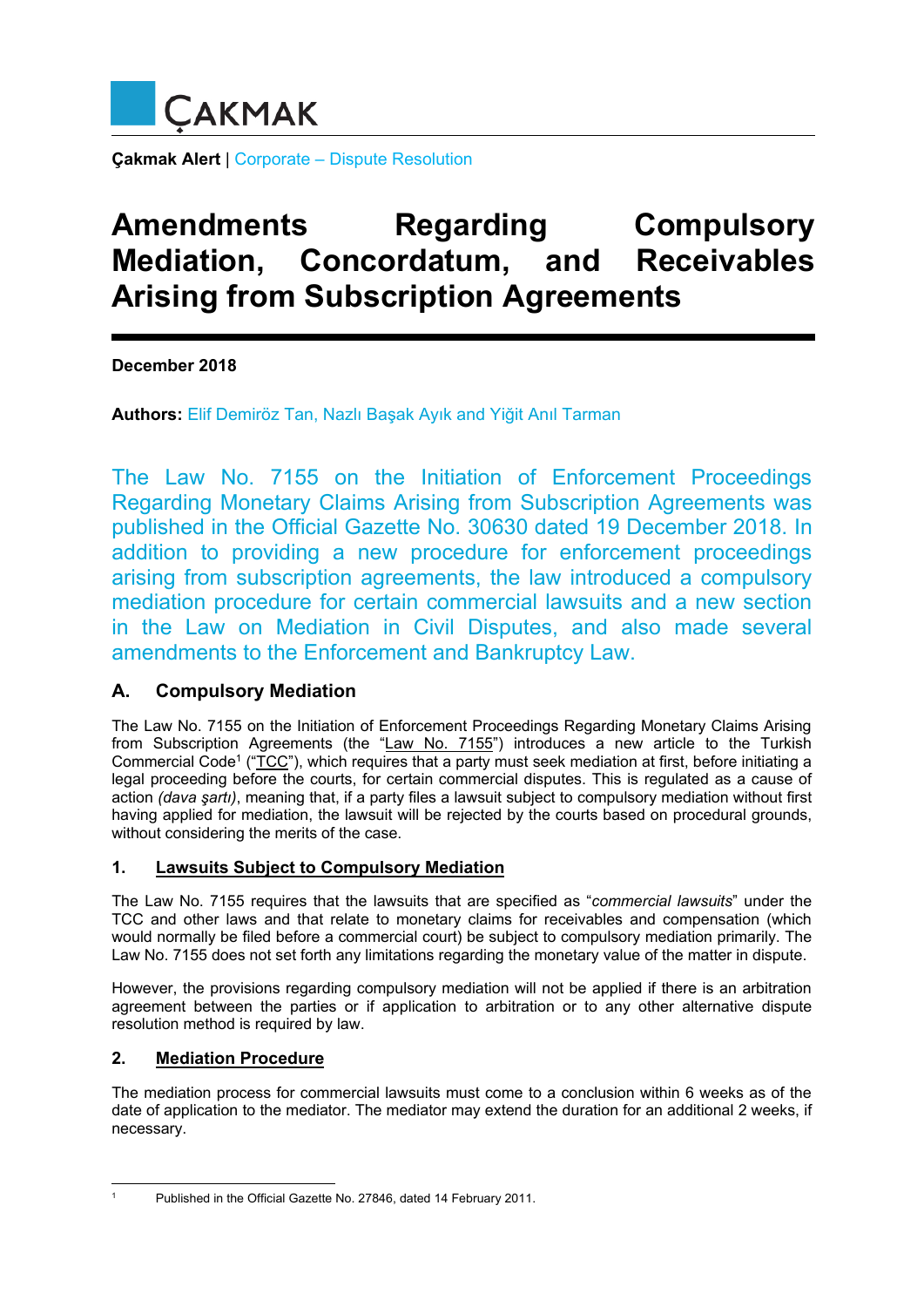In order to file a lawsuit, the plaintiff is required to attach to its lawsuit petition the final minutes of the mediation process stating that the parties were unable to reach to an agreement. Otherwise, the lawsuit will be rejected by the court based on procedural grounds.

The Law No. 7155 also introduced a new section in the Law on Mediation in Civil Disputes<sup>2</sup> (the "Mediation Law") to clarify the procedures concerning the appointment, decision-making, and remuneration of the mediator. Also, it has been expressly stated that the statute of limitations *(zamanaşımı)* and the prescription *(hak düşürücü süre)* will be suspended starting from the application to the mediation office until the issuance of the final minutes of the mediation process.

## **3. Effective Date**

The amendments regarding compulsory mediation for commercial lawsuits will come into force as of **1 January 2019**. The lawsuits pending before the courts as of the effective date will not be affected by these provisions. On the other hand, the amendments made in the Mediation Law became effective on **19 December 2018**, by the publication of the Law No. 7155.

# **B. Amendments to the Enforcement and Bankruptcy Law<sup>3</sup>**

#### **1. Requests for Attachment**

The Law No. 7155 brings novelties in certain areas of enforcement procedures prior to the attachment stage. The creditor can now make an inquiry on whether the debtor has any property, rights, or receivables that can be subject to attachment, through the National Judiciary Informatics System ("UYAP"), in return for a fee. However, the inquiry will not give detailed information on the essence of the property, rights, or receivables but only give general information on whether it exists or not. Once the existence is confirmed, a request for attachment may also be made through UYAP.

In addition, attachment notifications made to third persons under Article 89 of the Enforcement and Bankruptcy Law and replies made to these notifications can now be made through UYAP with secured electronic signature as well.

#### **2. Revisions to the Concordatum Provisions**

Following the Law No. 7101 Amending the Enforcement and Bankruptcy Law and Certain Other Laws<sup>4</sup>, the number of concordatum proceedings increased. The Law aims to improve certain provisions in order to prevent the abuse of concordatum by debtors.

#### *a. Documents Required for Concordatum*

A financial analysis report showing that the proposal in the concordatum preliminary project is likely to succeed was one of the documents required to be attached to the concordatum request. With the amendments introduced by the Law No. 7155, instead of this financial analysis report, an audit report prepared in accordance with Turkish auditing standards and granting reasonable assurance that the proposal in the concordatum preliminary project will succeed, must be attached to the concordatum request.

#### *b. Qualifications of Concordatum Commissars*

The Law No. 7155 requires that the concordatum commissars will be selected from a list that will be prepared beforehand by the regional board of expertise. In order to apply to the list of concordatum commissars, a training given by authorities to be determined by the Ministry of Justice must be completed. In cases where 3 commissars are appointed, one of them must be an independent auditor authorized by the Public Oversight, Accounting and Auditing Standards Authority.

#### *c. Rejection of the Concordatum Request*

"Actions of the debtor aimed at damaging the creditors" is added as a new ground for the rejection of the concordatum request by the court.

 $\overline{2}$ Published in the Official Gazette No. 28331, dated 22 June 2012.

<sup>3</sup> Published in the Official Gazette No. 2128, dated 19 June 1932.

<sup>4</sup> Please **[click here](http://www.cakmak.av.tr/articles/Dispute_Resolution/AmendmentsEnforcementBankruptcyLaw.pdf)** to see our Client Alert on this matter.